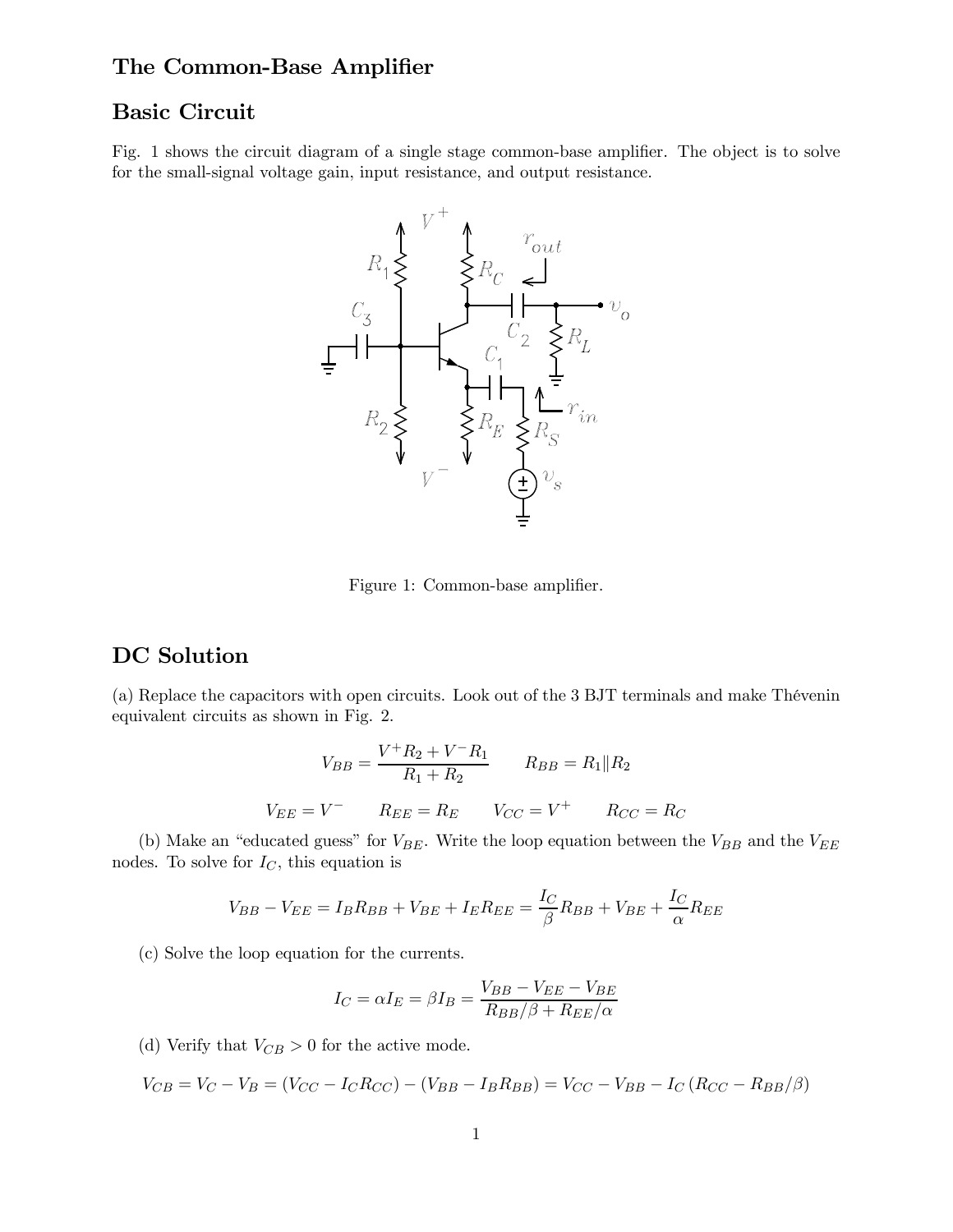

Figure 2: DC bias circuit.

# Small-Signal or AC Solutions

(a) Redraw the circuit with  $V^+ = V^- = 0$  and all capacitors replaced with short circuits as shown in Fig. 3.



Figure 3: Signal circuit.

(b) Calculate  $g_m$ ,  $r_{\pi}$ ,  $r_e$ , and  $r_0$  from the DC solution..

$$
g_m = \frac{I_C}{V_T} \qquad r_\pi = \frac{V_T}{I_B} \qquad r_e = \frac{V_T}{I_E} \qquad r_0 = \frac{V_A + V_{CE}}{I_C}
$$

(c) Replace the circuits looking out of the base and emitter with Thévenin equivalent circuits as shown in Fig. 4.

$$
v_{tb} = 0 \t R_{tb} = 0 \t v_{te} = v_s \frac{R_E}{R_s + R_E} \t R_{te} = R_s \| R_E
$$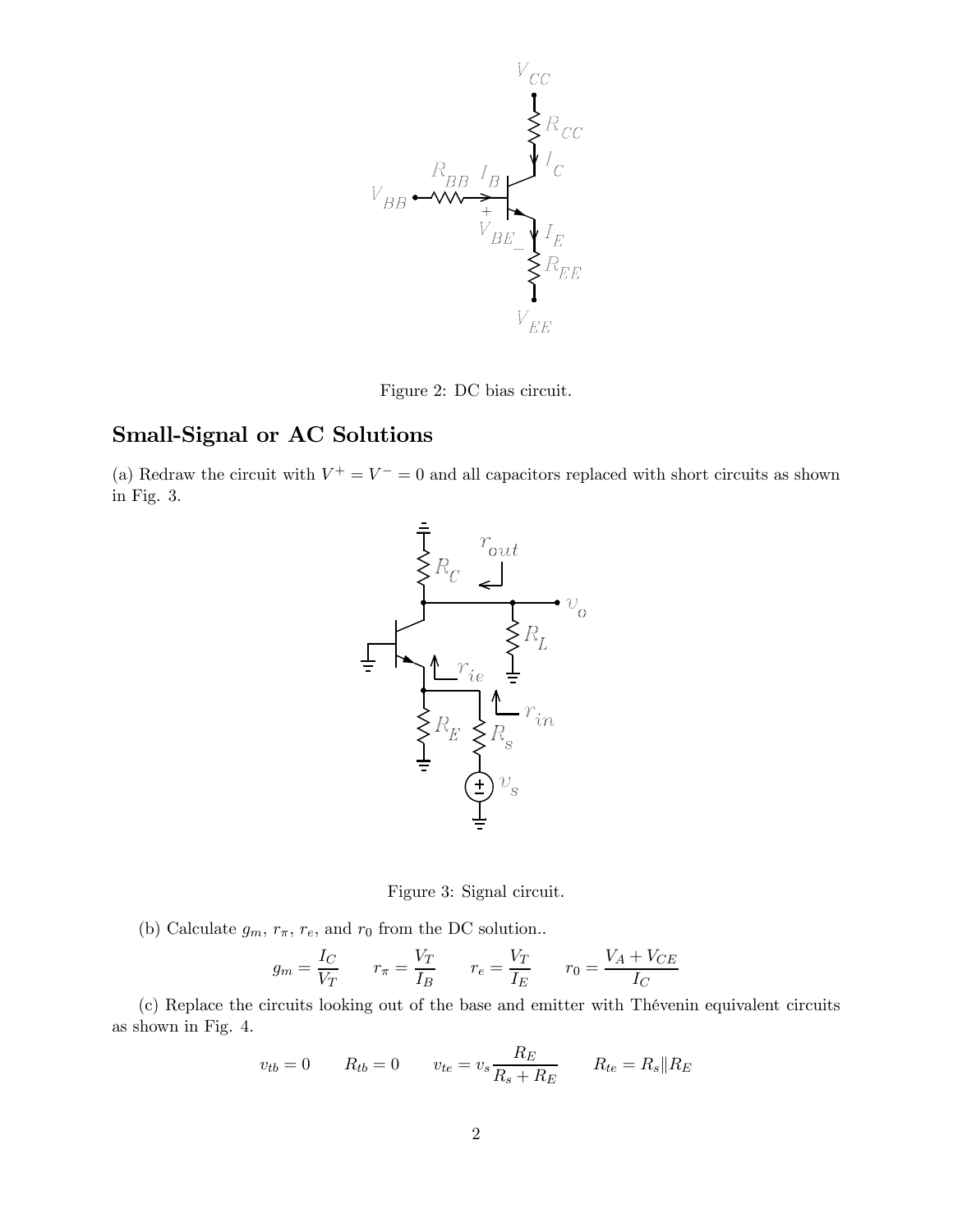

Figure 4: Signal circuit with Thévenin emitter circuit.

### Exact Solution

(a) Replace the BJT in Fig. 4 with the Thévenin emitter circuit and the Norton collector circuit as shown in Fig. 5.



Figure 5: Emitter and collector equivalent circuits.

(b) Solve for  $i_{c(sc)}$ .

$$
i_{c(se)} = -G_{me}v_{te} = -G_{me}v_s \frac{R_E}{R_s + R_E}
$$

$$
G_{me} = \frac{1}{R_{te} + r'_e || r_0} \frac{\alpha r_0 + r'_e}{r_0 + r'_e} \qquad r'_e = \frac{r_x}{1 + \beta} + r_e
$$

(c) Solve for  $v_o$ .

$$
v_o = -i_{c(se)} r_{ic} || R_C || R_L = G_{me} v_s \frac{R_E}{R_s + R_E} r_{ic} || R_C || R_L
$$

$$
r_{ic} = \frac{r_0 + r'_e || R_{te}}{1 - \alpha R_{te} / (r'_e + R_{te})}
$$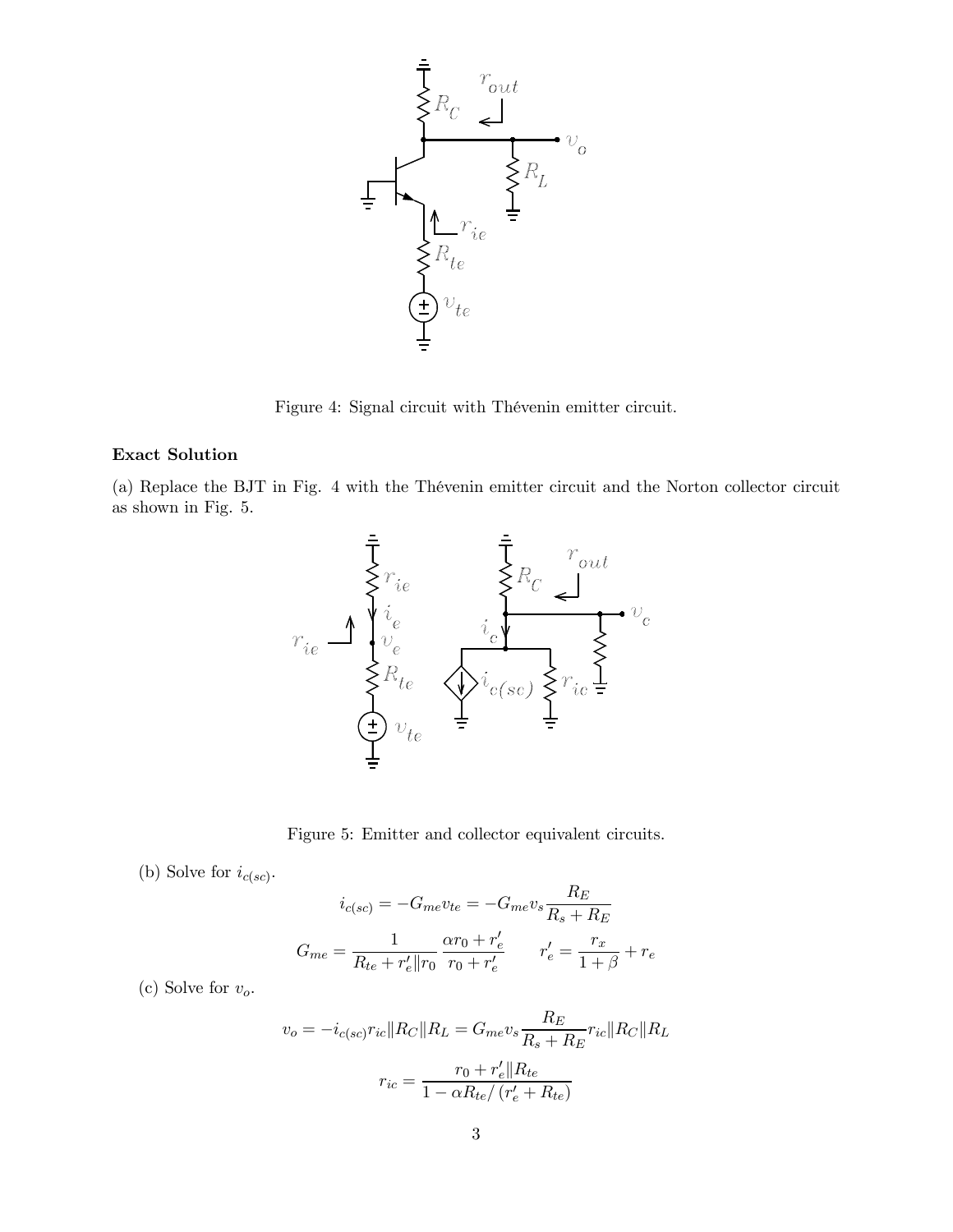(d) Solve for the voltage gain.

$$
A_v = \frac{v_o}{v_s} = \frac{R_E}{R_s + R_E} G_{me} r_{ic} || R_C || R_L
$$

(e) Solve for  $r_{in}$ .

$$
r_{in} = R_1 || R_2 || r_{ie} \qquad r_{ie} = r'_e \frac{r_0 + R_{tc}}{r'_e + r_0 + R_{tc}/(1+\beta)}
$$

(f) Solve for  $r_{out}$ .

$$
r_{out} = r_{ic} || R_C
$$

**Example 1** For the CB amplifier in Fig. 1, it is given that  $R_s = 100 \Omega$ ,  $R_1 = 120 \text{k}\Omega$ ,  $R_2 = 100 \text{k}\Omega$ ,  $R_C = 4.3 \,\text{k}\Omega$ ,  $R_E = 5.6 \,\text{k}\Omega$ ,  $R_3 = 100 \,\Omega$ ,  $R_L = 20 \,\text{k}\Omega$ ,  $V^+ = 15 \,\text{V}$ ,  $V^- = -15 \,\text{V}$ ,  $V_{BE} = 0.65 \,\text{V}$ ,  $\beta = 99, \ \alpha = 0.99, \ r_x = 20 \Omega, \ V_A = 100 \, \text{V}$  and  $V_T = 0.025 \, \text{V}$ . Solve for  $A_v$ ,  $r_{in}$ , and  $r_{out}$ .

Solution. Because the dc bias circuit is the same as for the common-emitter amplifier example, the dc bias values,  $r_e$ ,  $g_m$ ,  $r_{\pi}$ , and  $r_0$  are the same.

In the signal circuit, the Thévenin voltage and resistance seen looking out of the emitter are given by

$$
v_{te} = \frac{R_E}{R_s + R_E} v_s = 0.9825 v_s \qquad R_{te} = R_s \| R_E = 98.25 \,\Omega
$$

The Thévenin resistances seen looking out of the base and the collector are

$$
R_{tb} = 0 \qquad R_{tc} = R_C || R_L = 3.539 \,\mathrm{k}\Omega
$$

Next, we calculate  $r'_e$ ,  $G_{me}$ ,  $r_{ic}$ , and  $r_{ie}$ .

$$
r'_{e} = \frac{R_{tb} + r_x}{1 + \beta} + r_e = 12.03 \,\Omega \qquad G_{me} = \frac{1}{R_{te} + r'_{e} || r_0} \frac{\alpha r_0 + r'_{e}}{r_0 + r'_{e}} = \frac{1}{111.4} \,\text{S}
$$
\n
$$
r_{ic} = \frac{r_0 + r'_{e} || R_{te}}{1 - \alpha R_{te} / (r'_{e} + R_{te})} = 442.3 \,\text{k}\Omega \qquad r_{ie} = r'_{e} \frac{r_0 + R_{tc}}{r'_{e} + r_0 + R_{tc} / (1 + \beta)} = 12.83 \,\Omega
$$

The output voltage is given by

$$
v_o = G_{me} (r_{ic} || R_{tc}) v_{te} = G_{me} (r_{ic} || R_{tc}) \frac{R_E}{R_s + R_E} v_s = 30.97 v_s
$$

Thus the voltage gain is

$$
A_v=30.97
$$

The input and output resistances are

$$
r_{in} = R_1 || R_2 || r_{ib} = 12.81 \Omega \qquad r_{out} = r_{ic} || R_C = 4.259 \,\text{k}\Omega
$$

#### Approximate Solutions

These solutions assume that  $r_0 = \infty$  except in calculating  $r_{ic}$ . In this case,  $i_{c(sc)} = i'_c = \alpha i'_e = \beta i_b$ .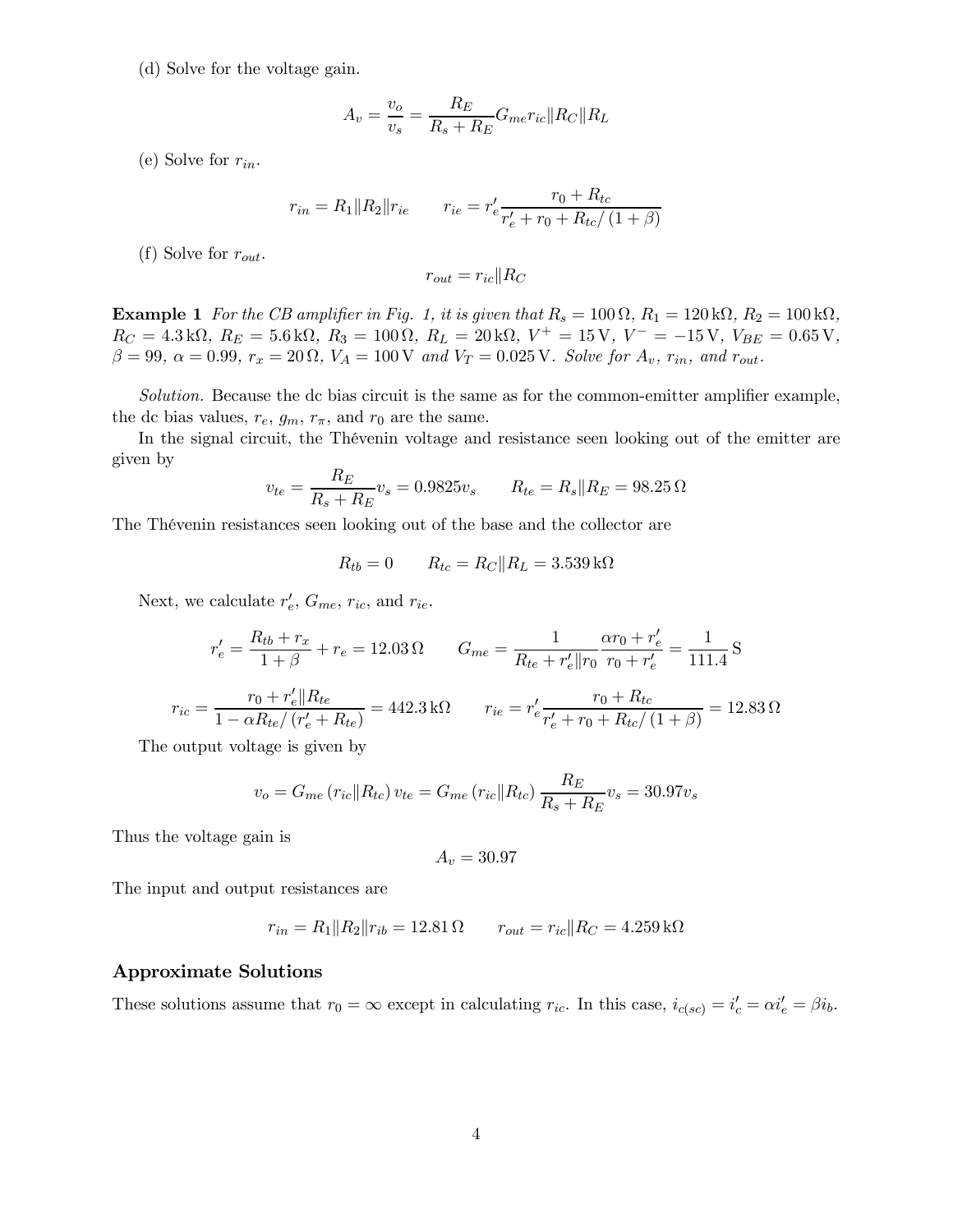

Figure 6: Simplified T model circuit.

#### Simplified T Model Solution

(a) After making the Thévenin equivalent circuits looking out of the base and emitter, replace the BJT with the simplified T model as shown in Fig. 6.

(b) Solve for  $i'_c$  and  $r_{ic}$ .

$$
0 - v_{te} = i'_e \left( r'_e + R_{te} \right) = \frac{i'_c}{\alpha} \left( r'_e + R_{te} \right) \Longrightarrow i'_c = -v_{te} \frac{\alpha}{r'_e + R_{te}}
$$

$$
r_{ic} = \frac{r_0 + r'_e || R_{te}}{1 - \alpha R_{te} / (r'_e + R_{te})}
$$

(c) Solve for  $v_o$ .

$$
v_o = -i'_{c}r_{ic}||R_C||R_L = v_{te}\frac{\alpha}{r'_{e} + R_{te}}r_{ic}||R_C||R_L = v_s\frac{R_E}{R_s + R_E}\frac{\alpha}{r'_{e} + R_{te}}r_{ic}||R_C||R_L
$$

(d) Solve for the voltage gain.

$$
A_v = \frac{v_o}{v_s} = \frac{R_s}{R_s + R_E} \frac{\alpha}{r'_e + R_{te}} r_{ic} || R_C || R_L
$$

(e) Solve for  $r_{ie}$  and  $r_{in}$ .

$$
0 - v_e = i'_e r'_e \Longrightarrow i'_e = -\frac{v_e}{r'_e}
$$

$$
r_{ie} = \frac{v_e}{-i'_e} = r'_e
$$

$$
r_{in} = r'_e || R_E
$$

(f) Solve for  $r_{out}$ .

$$
r_{out} = r_{ic} || R_C
$$

**Example 2** For Example 1, use the simplified T-model solutions to calculate the values of  $A_v$ ,  $r_{in}$ , and rout.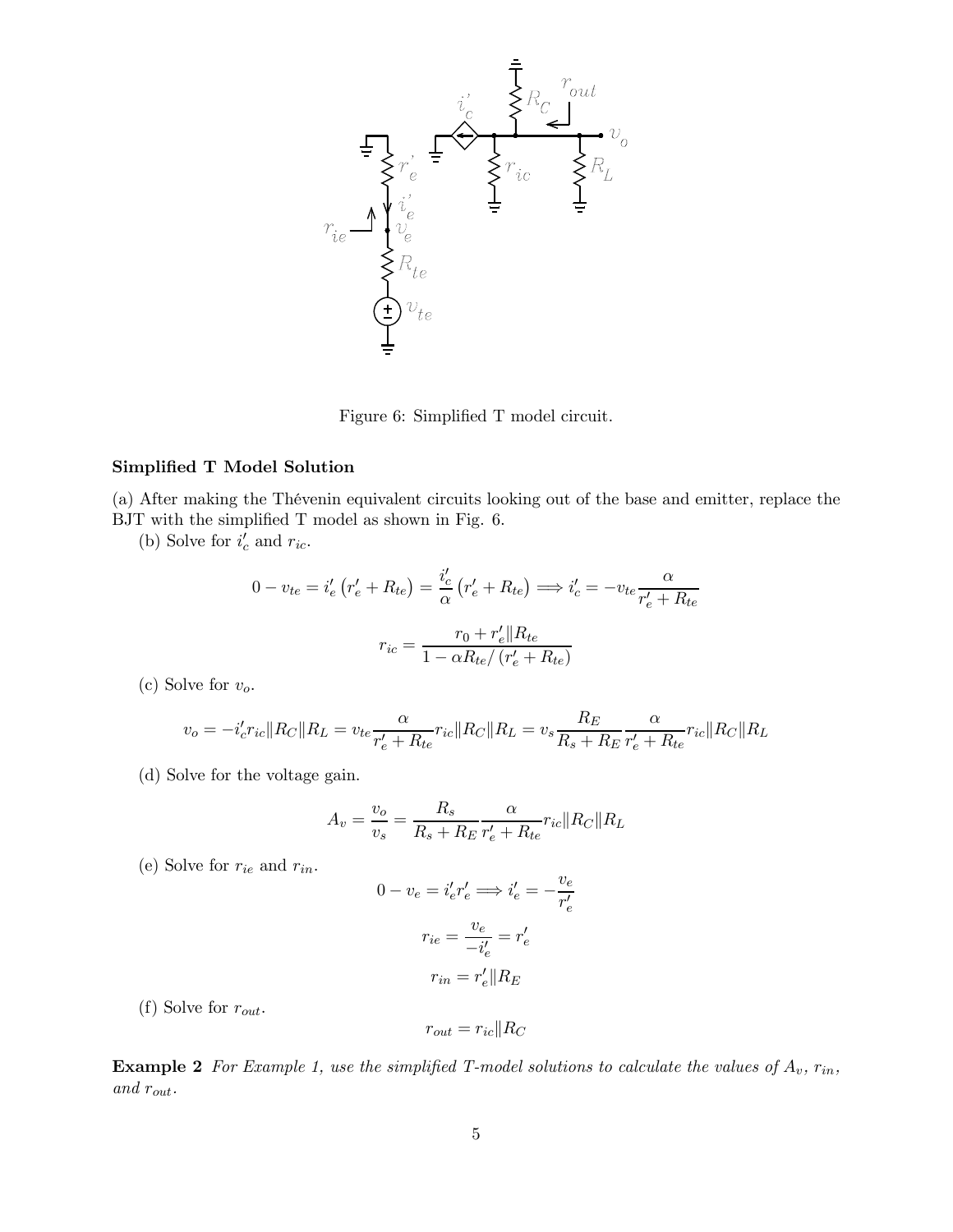$$
A_v = 0.9825 \times (8.978 \times 10^{-3}) \times (3.511 \times 10^3) = 30.97
$$
  

$$
r_{in} = 12 \Omega \qquad r_{out} = 4.259 \,\text{k}\Omega
$$

### $\pi$ Model Solution

(a) After making the Thévenin equivalent circuits looking out of the base and emitter, replace the BJT with the  $\pi$  model as shown in Fig. 7.



Figure 7: Hybrid-π model circuit.

(b) Solve for  $i'_c$  and  $r_{ic}$ .

$$
0 - v_{te} = i_b r_x + v_\pi + i'_e R_{te} = \frac{i'_c}{\beta} r_x + \frac{i'_c}{g_m} + \frac{i'_c}{\alpha} R_{te} \Longrightarrow i'_c = \frac{-v_{te}}{\frac{r_x}{\beta} + \frac{1}{g_m} + \frac{R_{te}}{\alpha}}
$$

$$
r_{ic} = \frac{r_0 + r'_e \parallel R_{te}}{1 - \alpha R_{te}/(r'_e + R_{te})}
$$

(c) Solve for  $v_o$ .

$$
v_o = -i_c' r_{ic} ||R_C|| R_L = \frac{v_{te}}{\frac{r_x}{\beta} + \frac{1}{g_m} + \frac{R_{te}}{\alpha}} r_{ic} ||R_C|| R_L = v_s \frac{R_E}{R_s + R_E} \frac{1}{\frac{r_x}{\beta} + \frac{1}{g_m} + \frac{R_{te}}{\alpha}} r_{ic} ||R_C|| R_L
$$

(d) Solve for the voltage gain.

$$
A_v = \frac{v_o}{v_s} = \frac{R_E}{R_s + R_E} \frac{1}{\frac{r_x}{\beta} + \frac{1}{g_m} + \frac{R_{te}}{\alpha}} r_{ic} \| R_C \| R_L
$$

(e) Solve for  $r_{out}$ .

$$
r_{out} = r_{ic} || R_C
$$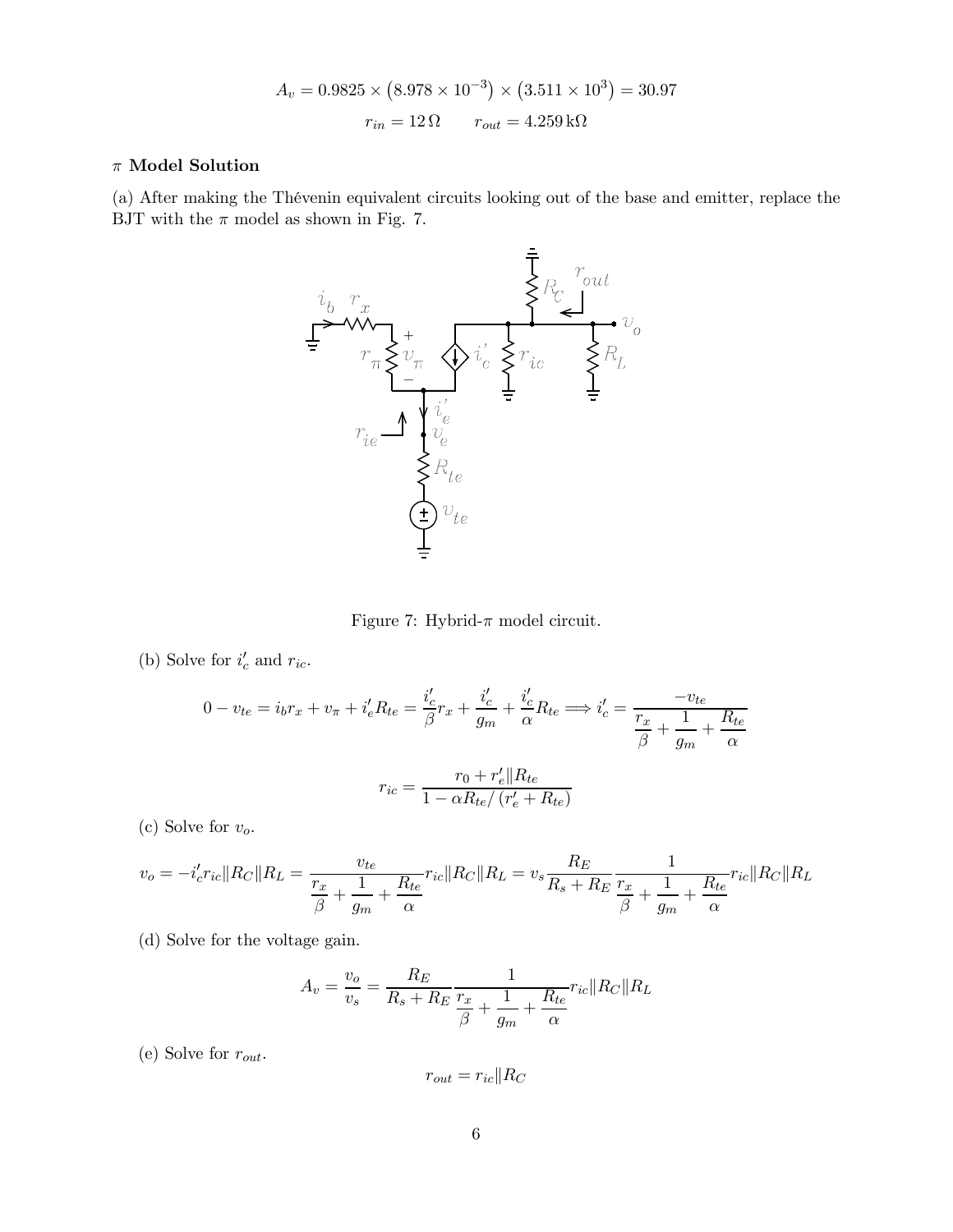(f) Solve for  $r_{ie}$  and  $r_{in}$ .

$$
0 - v_e = i_b (r_x + r_\pi) = \frac{i'_e}{1 + \beta} (r_x + r_\pi) \Longrightarrow i'_e = -v_e \frac{1 + \beta}{r_x + r_\pi}
$$

$$
r_{ie} = \frac{v_e}{-i'_e} = \frac{r_x + r_\pi}{1 + \beta}
$$

$$
r_{in} = r_{ie} || R_E
$$

**Example 3** For Example 1, use the  $\pi$ -model solutions to calculate the values of  $A_v$ ,  $r_{in}$ , and  $r_{out}$ .

$$
A_v = 0.9825 \times (8.978 \times 10^{-3}) \times (3.539 \times 10^3) = 30.97
$$
  

$$
r_{in} = 12 \Omega \qquad r_{out} = 4.259 \,\text{k}\Omega
$$

### T Model Solution

(a) After making the Thévenin equivalent circuits looking out of the base and emitter, replace the BJT with the T model as shown in Fig.??.



Figure 8: T model circuit.

(b) Solve for  $i'_c$  and  $r_{ic}$ .

$$
0 - v_{te} = i_b r_x + i'_e (r_e + R_{te}) = \frac{i'_c}{\beta} r_x + \frac{i'_c}{\alpha} (r_e + R_{te}) \Longrightarrow i'_c = \frac{-v_{te}}{\frac{r_x}{\beta} + \frac{r_e + R_{te}}{\alpha}}
$$

$$
r_{ic} = \frac{r_0 + r'_e || R_{te}}{1 - \alpha R_{te} / (r'_e + R_{te})}
$$

(c) Solve for  $v_o$ .

$$
v_o = -i'_{c}r_{ic}||R_C||R_L = \frac{v_{te}}{\frac{r_x}{\beta} + \frac{r_e + R_{te}}{\alpha}}r_{ic}||R_C||R_L = v_s \frac{R_E}{R_s + R_E} \frac{1}{\frac{r_x}{\beta} + \frac{r_e + R_{te}}{\alpha}}r_{ic}||R_C||R_L
$$